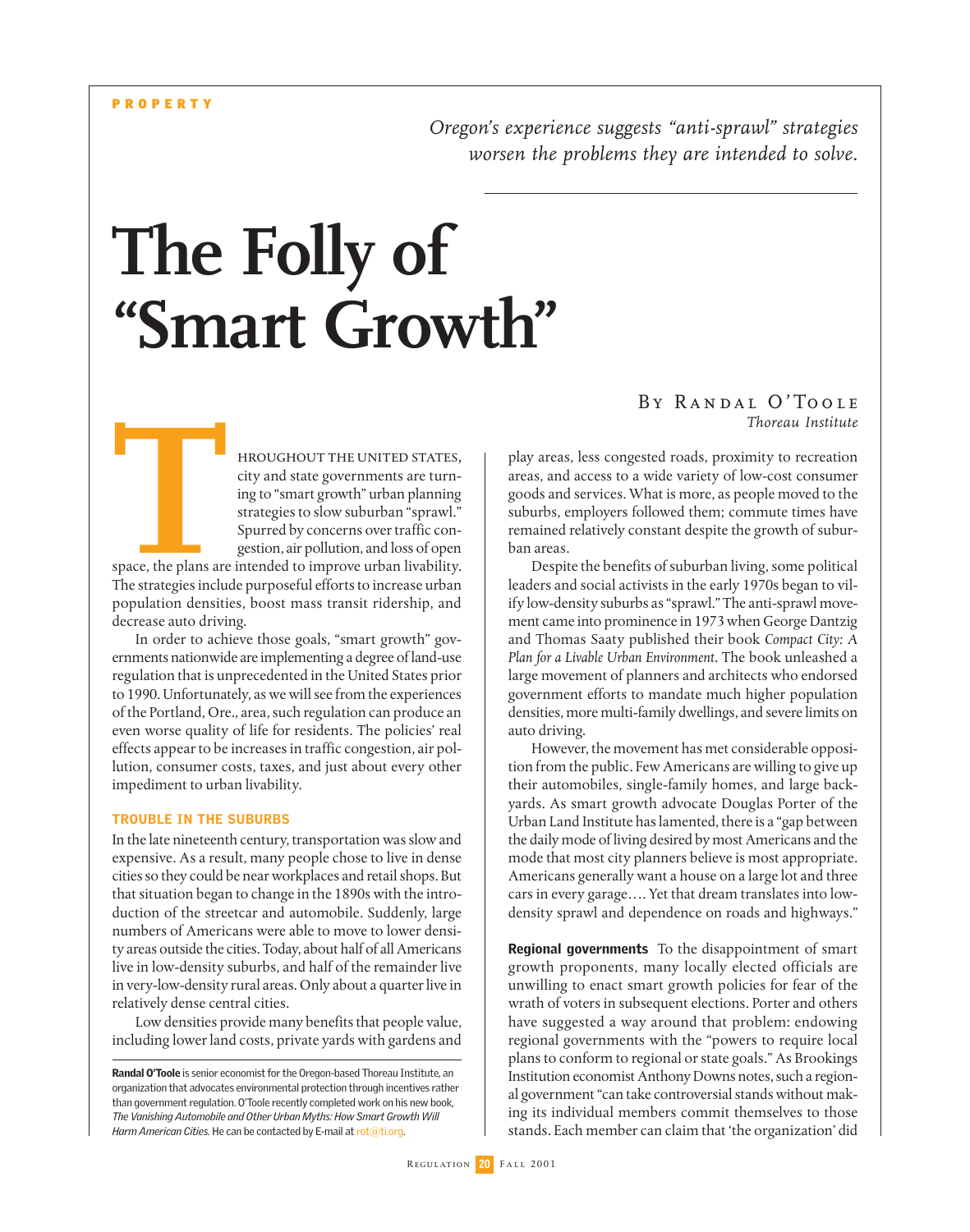

it or blame all the other members."

The nuclei of such regional governments were first created in the 1960s when the federal departments of Transportation and Housing and Urban Development required all major urban areas to form "metropolitan planning organizations" (mpos). The organizations' original purpose was to apply for and distribute federal funds, not dictate to local governments. But they now provide a convenient framework for establishing the regional authorities that smart growth proponents want.

#### OREGON: A CASE STUDY

One of the nation's most aggressive smart growth efforts has been undertaken in Oregon. There, state and local officials, along with the Portland mpo, regulate everything from

the number and location of parking spaces that retailers can provide their customers to the number of people who can attend church services on Sundays.

Central to Oregon's planning system are the urbangrowth boundaries that were drawn around every city and town in the state in the late 1970s. On most of the land outside of the urban-growth boundaries, the state allows people to build new homes only if they own at least 160 acres that they actually farm, and the land generated \$40,000 to \$80,000 per year in agriculture revenues in two of the last three years. (Ironically, less than one-fifth of existing farms meet that income test). The Oregon regulations have successfully slowed development in non-urban areas; only about 100 landowners per year have been allowed to build homes on their farms.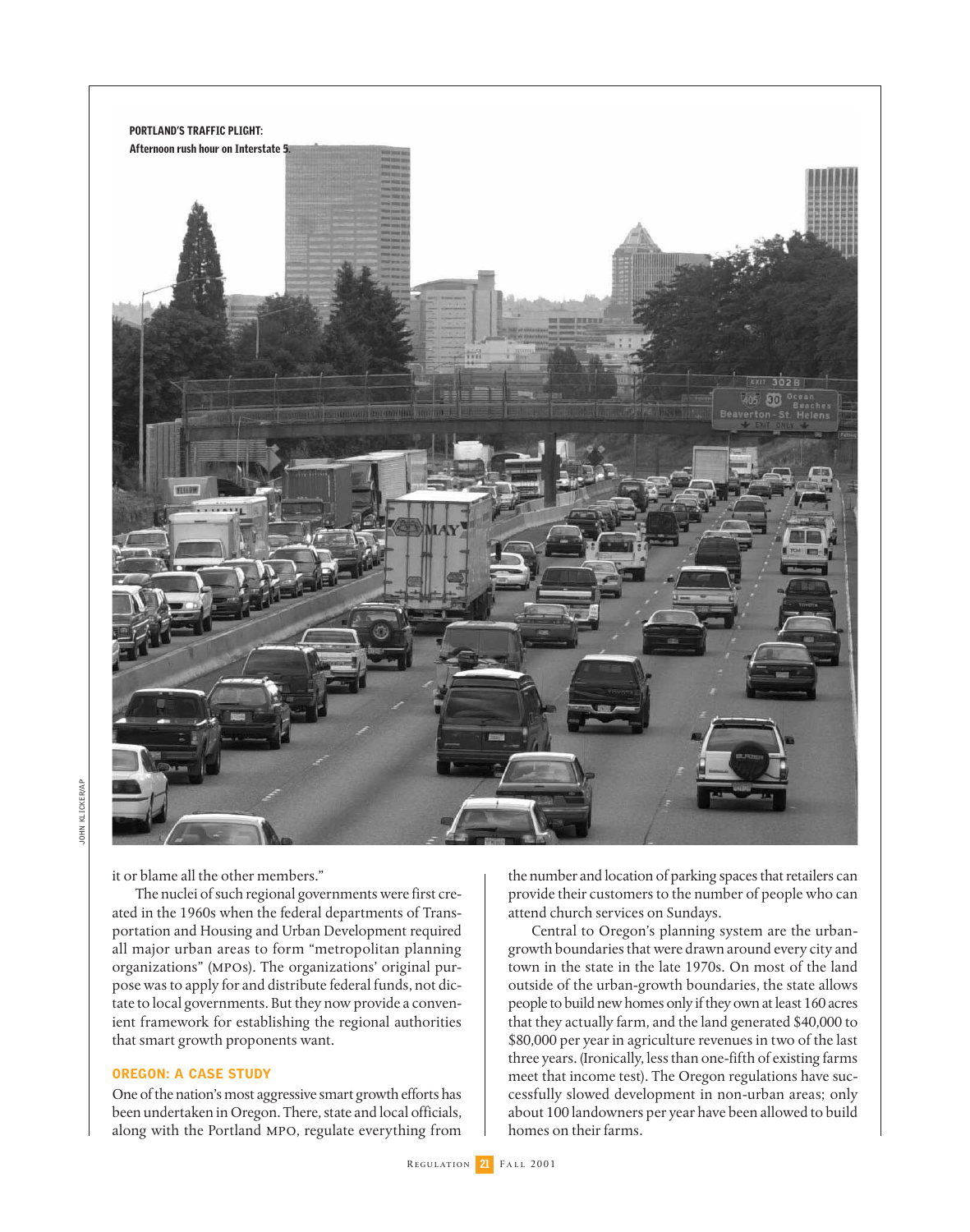The urban-growth boundaries were originally supposed to be flexible planning tools. Much of the land inside the boundaries was vacant at the time the lines were drawn, and planners promised to expand the boundaries as the vacant land was used. However, soon after the boundaries were created, they became sacred lines. People who lived just inside wanted to preserve their scenic views and open space, so they fought any expansion of the boundaries.

In the late 1980s, the Portland area was growing rapidly and realtors and homebuilders began to worry that the region was running out of land. A self-styled land-use planning watchdog group called "1000 Friends of Oregon" proposed an alternative to boundary expansion: increased population densities within the boundary. In a major study begun in 1989 known as the "land use, transportation, and air quality" study (LUTRAQ), the group reasoned that higher densities would make transit service a feasible alternative to driving. Mixed-use developments that combined housing with offices and retail shops would allow people to walk to the store and work instead of driving. Thus, 1000 Friends promised, increased densities and land-use controls would allow the region to grow while maintaining its livability and minimizing congestion.

In 1991, Richard Benner, an attorney with 1000 Friends, became director of the state Department of Land Conservation and Development, the agency that oversees land-use planning. That same year, the Land Conservation and Development Commission  $(LCDC)$  — which oversees the department — issued rules requiring all major cities in the state to reduce the amount of per capita by 20 percent (later modified to 10 percent). To achieve that reduction, the rules directed the cities to increase densities, promote mixeduse developments, reduce parking and discourage autooriented shopping areas, and emphasize transit instead of highways.

Portland's mpo, known as "Metro," projected that the population of the Portland area would grow by 80 percent over the next fifty years. To comply with the new LCDC rules, Metro wrote a plan that called for expanding the urbangrowth boundary by no more than six percent over the fifty-year period. That meant that the population density inside the boundary would increase by 70 percent.

**Density targets** To achieve that increase, Metro gave population targets to each of the 24 cities and three counties inside the boundary. To meet the targets, municipalities were required to rezone existing neighborhoods or vacant lands to higher densities. The new minimum density zoning codes specified, for example, that the owner of a vacant quarter-acre lot in an area zoned for 24-unit-per-acre apartments could not build a single home — or even a duplex on the lot. Instead, the owner would be required to build at least a six-unit complex, or else nothing could be built on the land at all.

The region's cities and counties encountered major opposition when they tried to rezone existing neighborhoods to higher densities. One Portland suburb recalled its mayor and two members of its city council from office after they endorsed higher densities over local opposition. To meet their targets, planners turned to rezoning farms and other open spaces as high-density areas. One suburban county rezoned a golf course for 1,100 new housing units and 200,000 square feet of office space. Ten thousand acres of prime farmland inside the urban-growth boundary were also targeted for development.

Light rail Planners were especially aggressive about rezoning neighborhoods near Portland's light-rail line, which opened in 1986. They believed that higher densities along the light rail would promote light-rail ridership. However, time has shown that few people want to live in such highdensity communities and few developers want to construct them, even if there is convenient access to mass transit. As city planner Mike Saba told the Portland city council in 1996, "We have not seen any of the kind of development – of a mid-rise, higher-density, mixed-use,

## **The Fruits of Smart Growth**

Metro's plans appear to have been written to favor the fiveto six percent of all travel that is done on foot or bicycle and the three- to five percent that is done on public transit, at the expense of the 88- to 92 percent of all travel done by auto. What is more, smart growth policies will prove costly for everyone on virtually every indicator of urban livability. Consider the following future outcomes:

•Gridlock and air pollution will increase greatly as traffic congestion continues to mount, imposing costs on travelers and on consumers dependent on distribution of goods by truck.

•The emphasis on expensive rail transit actually will reduce the quality of the current mass transit system as fare prices are raised and bus routes are curtailed to pay for rail lines.

• The cost of housing — at least the kind of housing people want — will continue to increase dramatically.

•Taxes will have to be increased (or urban services reduced) to pay for rail transit projects and subsidies to high-density housing.

•Consumer costs will increase because of rising transportation costs from congestion and from the restrictions on new shopping areas.

•Open space in valuable locations such as people's backyards, urban parks, and golf courses will be transferred to less valuable locations such as private rural farms that are unavailable for recreation.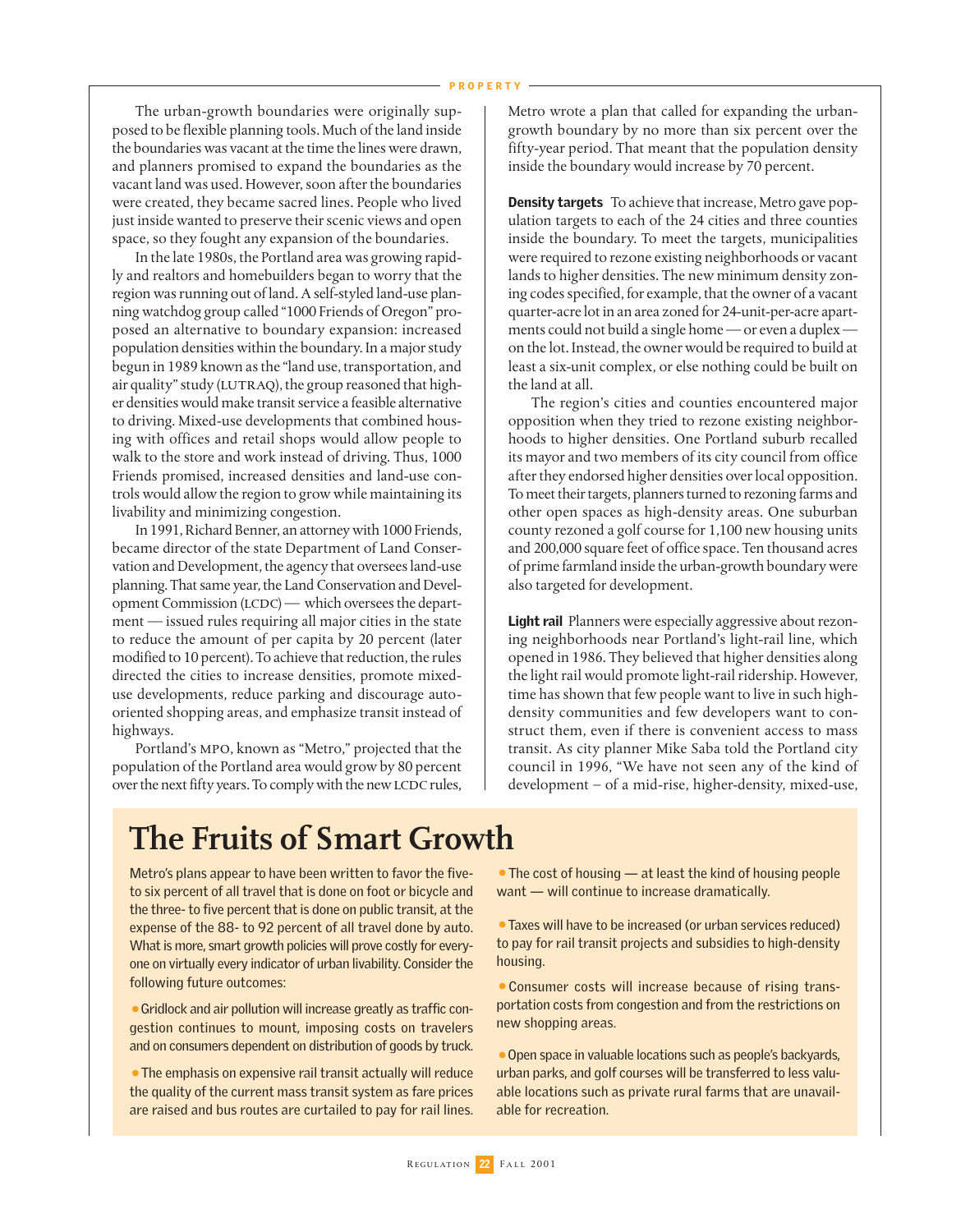mixed-income type – that we would've liked to have seen" along the light-rail line. In the same meeting, city council member Charles Hales noted, "We are in the hottest real estate market in the country," yet "most of those sites [along the light-rail line] are still vacant." Hales then convinced his fellow council members to offer developers 10 years of property tax waivers for any high-density housing built near light-rail stations.

At the other end of the light-rail line, the city of Gresham gave developers tax breaks, waived development fees, and even provided direct grants to support higher-density development. Gresham officials claimed that the subsidies were only needed to prove to developers that high-density developments were marketable. Yet no such proof has materi-

alized, even though Metro and local governments have used a variety of subsidies to support high-density development, including the following:

•The city of Portland sold city parklands to developers at less than fairmarket value, on the condition that the buyers build high-density developments.

•Metro uses federal grants to buy land and then resells it to developers at a loss to support high-density developments.

•One county directed its county library system to use library construction funds to build four- to five-story mixed-use developments, with the library on the ground floor and apartments above.

•The nearby city of Beaverton provided \$9 million in tax breaks and infrastructure subsidies to a mixeduse development that was being built near a light-rail station. The development later went bankrupt because the developer could not convince bankers to finance a project with inadequate parking.

House shortage Metro's land-use policies have distorted the region's housing market greatly. The urban-growth boundary and restrictions on new single-family housing have turned Portland from one the nation's most affordable markets for single-family housing in 1989 to one of the least affordable since 1996. Since 1990, the cost of an acre of land available for housing has risen from \$20,000 to \$200,000. According to the National Association of Homebuilders, in 1989 more than two-thirds of Portland households could afford to buy a median-priced home. Today it is around 30 percent. Meanwhile, regions such as Las Vegas that have grown much faster than Portland but without urban-growth boundaries have maintained their housing affordability.

The Portland area's response to the lack of affordable housing has been the implementation of more regulation.

Both Metro and the Portland city council have endorsed or passed rules requiring developers to provide affordable housing in every development. Yet despite the shortage of single-family housing, Portland residents have failed to embrace Metro's high-density developments. In 1999, apartment vacancy rates were at seven percent, the highest in the decade, and reached 11 percent for apartments built in the 1990s. In a market where single-family home prices have nearly doubled, apartment rents have failed to keep up with inflation.

**Planned gridlock** Metro planners have also placed a stranglehold on the Portland-area road system. In order to increase the use of public transportation, the agency has

Portland's "smart growth" restrictions have changed one the nation's most affordable markets for single-family housing in 1989 to one of the least affordable since 1996.

> publicly announced its goal of increasing roadway congestion to the point of stop-and-go traffic flow on roads parallel to existing or planned transit lines. According to Metro's Regional Transportation Plan, when rail transit is available, "transportation solutions aimed solely at relieving congestion are inappropriate."

> Metro is employing three strategies to achieve its desired levels of congestion. First, it diverts most of the region's transportation funds to mass transit projects instead of road improvement. Public transit carries less than three percent of Portland-area passenger travel, yet for nearly two decades the region has invested some two-thirds of its transportation dollars into light rail and other transit rather than roads.

> Second, Metro asserts that it will not add road capacity to most freeways and highways. One of Portland's worst transportation bottlenecks is located on Interstate 5 just south of the Columbia River. Most of I-5 has three lanes in each direction but, for a two-mile stretch, the southbound lanes shrink to two. As a result, thousands of commuters who moved to Vancouver, Wash., to escape Portland taxes and land-use regulation now face huge delays in commuting to Portland each morning.

> To resolve the congestion, Metro wants to construct a light rail line between Portland and Vancouver. Metro requested that Vancouver pay \$480 million toward the project, but city voters soundly rejected that request. Their decision is supported by a careful analysis of the economics of such projects: A typical light-rail line costs as much to build as a four-lane free-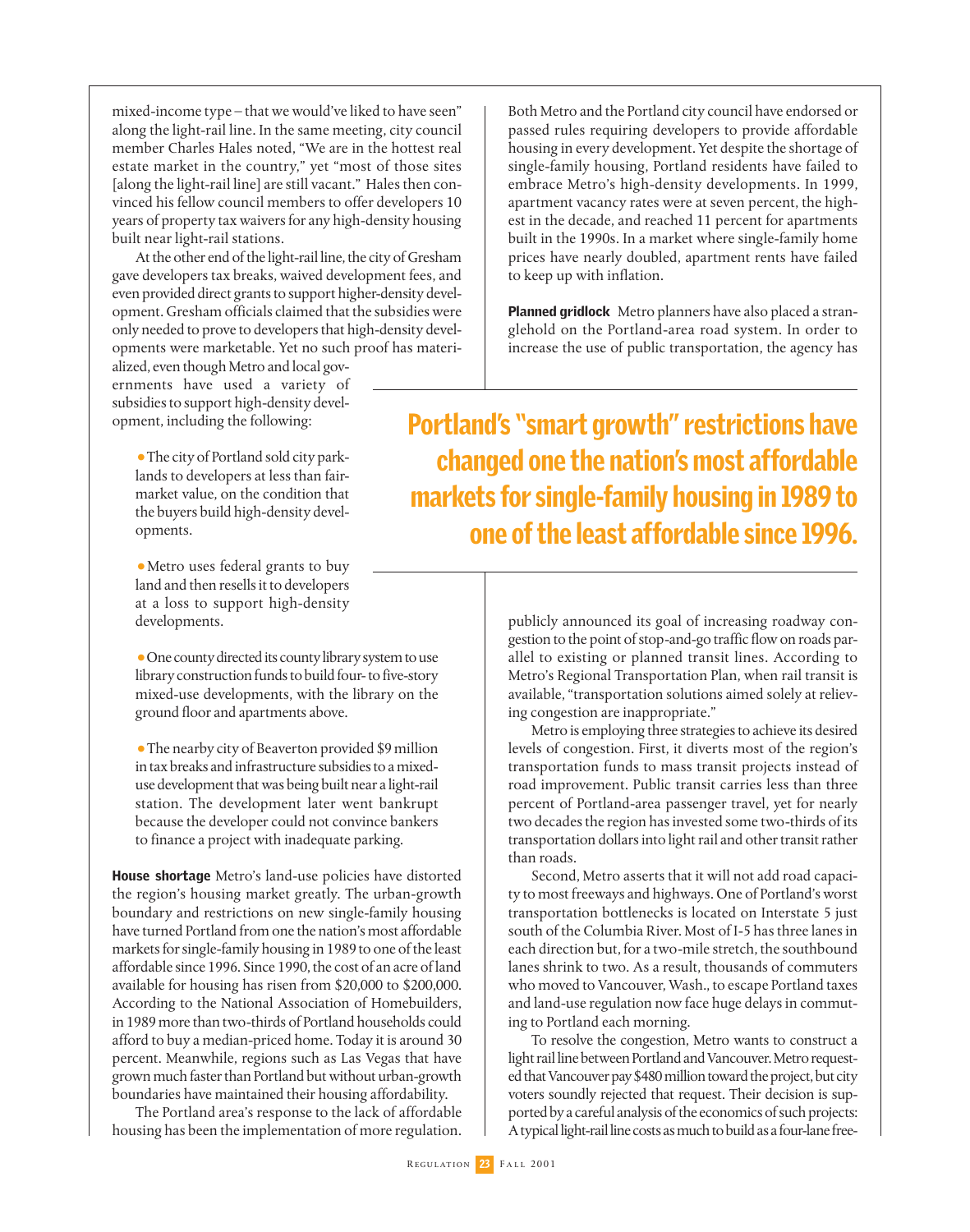way, yet no light-rail line in the nation carries half as many people as a single lane of a typical urban freeway. Widening I-5 to three lanes for the two miles that are now bottlenecked would cost only about \$10 to \$20 million and would increase flow capacities by far more than would be carried on the light rail. But Metro will not allow the highway expansion until the light-rail line is fully financed.

Metro's third congestion-building strategy is "traffic calming" — the reduction of road capacities on major arterials throughout the Portland area. Auxiliary right-turn lanes are to be removed, left-turn lanes are to be filled with concrete barriers, and other lanes of traffic are to be designated as bike lanes. Metro has targeted several of the area's most heavily trafficked roads for such treatment.

**Other efforts** As another way of encouraging people to walk or use public transit instead of driving, Metro's plans require that new retail stores be built fronting on streets, instead of being separated from the streets by parking areas. Metro has also limited the construction of any new stores or shopping malls larger than 80,000 square feet — about the size of a Wal-Mart.

On top of that, the city of Portland recently passed a new design code aimed at discouraging auto-oriented homes. A

region's residents drove an average of 13.5 miles per day. Using one of the nation's most sophisticated transportation planning models, Metro predicts that its plans will reduce the auto's share of travel by only four percent and cut per capita driving by only 0.7 miles per day. What is more, the projections likely are optimistic; a Federal Highway Administration report indicates that, by 1998, the region's percapita driving was already 20 percent greater than in 1990.

The state Department of Land Conservation and Development has responded to Metro's predictions by proposing

additional rules. One rule requires that, if cities cannot prove that land-use and transportation policies will meet state targets, they must impose even stricter land-use and transportation policies.

Even with a five- or 10-percent reduction in per capita driving, the projected 80-percent increase in population density assures that Metro's plan will greatly increase Portland-area congestion. Metro predicts that the amount of time Portland-area residents waste sitting in traffic will quintuple by 2020.

Smart growth advocates believe they know best how people should live. That belief seems destined to be discredited along with "urban renewal" policies and public housing projects.

central part of the new code is the prohibition on construction of what smart growth proponents derisively call "snout houses" — homes with a prominent garage in front. Supposedly, people will drive less if the garage is recessed behind the front façade of the house. Other rules require that streets be so narrow that residents can park only on one side.

Success? Although the smart growth policies - high-density developments, light-rail transit, limited freeway expansions, traffic calming, and parking limits — are supposed to reduce per capita driving by 10 percent, Metro's own planners say that they will fail to meet that goal. In 1990, 92 percent of all Portland-area travel was done by auto, and the



increase area smog by 10 percent.

Supporters of smart growth argue that people would really prefer to live in high-density cities. Low-density suburbs, they claim, are the artificial result of such factors as government subsidies, zoning codes, white flight from cities, and inner-city crime or poor-quality schools. But those claims are false. Over the past fifty years, the vast majority of federal subsidies have gone to central cities, not to suburbs. Suburbs in areas without zoning codes look practically

Cars pollute more in stop-and-go traffic, so increased congestion increases air pollution. Metro predicts its plan will